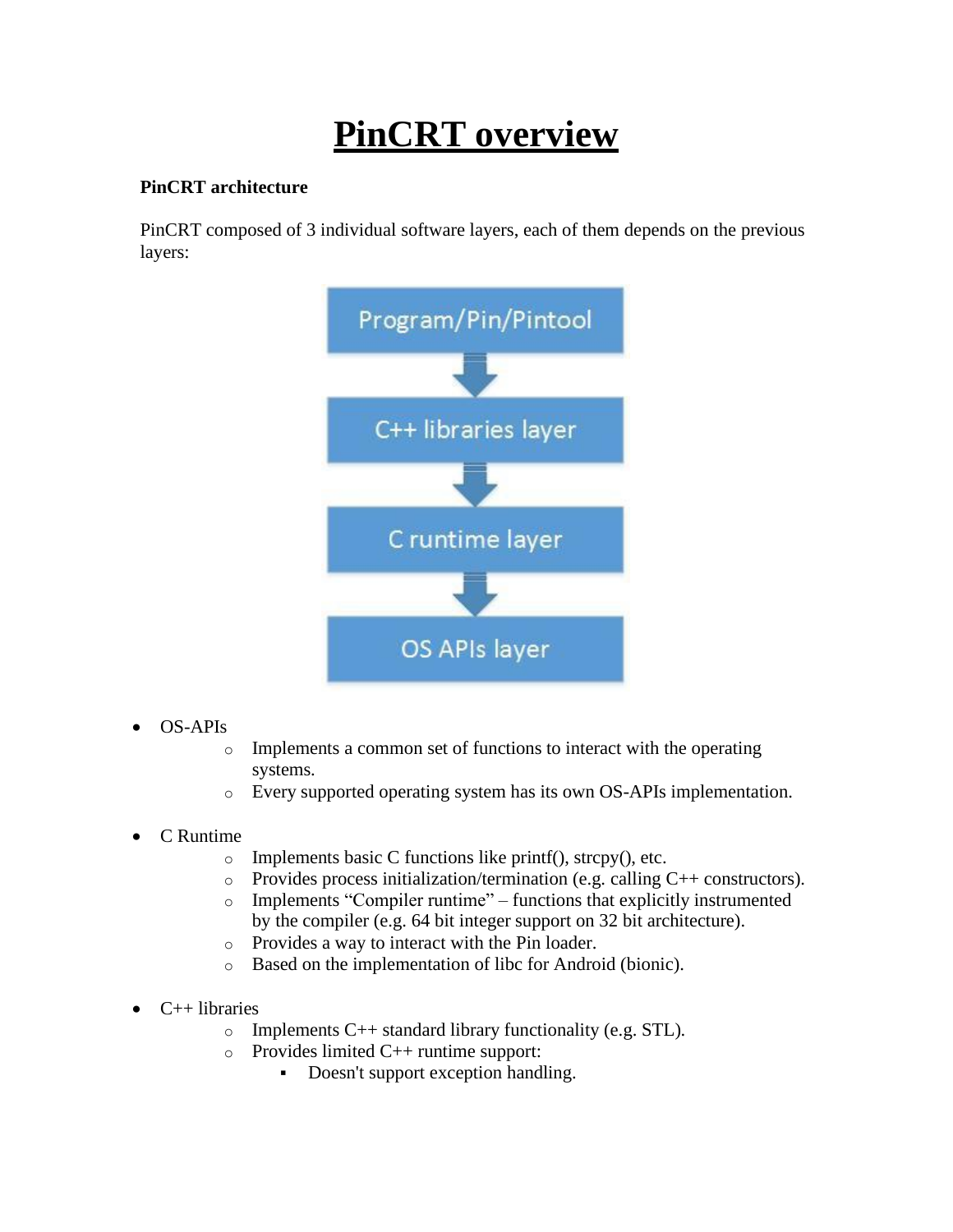- Doesn't support operations that requires runtime type information (RTTI) - For example dynamic cast.
- o Based on STLPort implementation.

### **Technically, what is PinCRT?**

- A set of headers that replace (mostly) the C runtime headers (e.g. stdio.h).
- A set of libraries (dynamic and/or static) that Pin tool can link with.

So, this means that in order to build a Pin tool with PinCRT we must:

- Compile the tool sources with PinCRT's headers (by replacing the include path).
- Link the tool object files with PinCRT's libraries (dynamically or statically).

### **Important note:**

- Pin tool linked against PinCRT cannot be linked against any native system library (e.g. libc.so, msvcrt\*.dll, etc.).
- There are several native system headers that can be included from a PinCRT enabled source file (see a list of them in "migrating from native CRT to PinCRT" section), but as a general rule you must not include any native system header when building for PinCRT (just use the PinCRT's replacements).

### **PinCRT features**

- OS agnostic: Provides the same interface (API) and the same behavior for C runtime on all platform.
- Compiler agnostic: You can build your code with any compiler, then link it to the same binaries of PinCRT.
- Implements its own thread local storage Doesn't share the thread local storage with glibc, MS-CRT, etc. This is a special requirement for binary instrumentation environment.

### **Supported operating systems**

Currently PinCRT supports these operating system:

- Linux
- $\bullet$  OS X
- Windows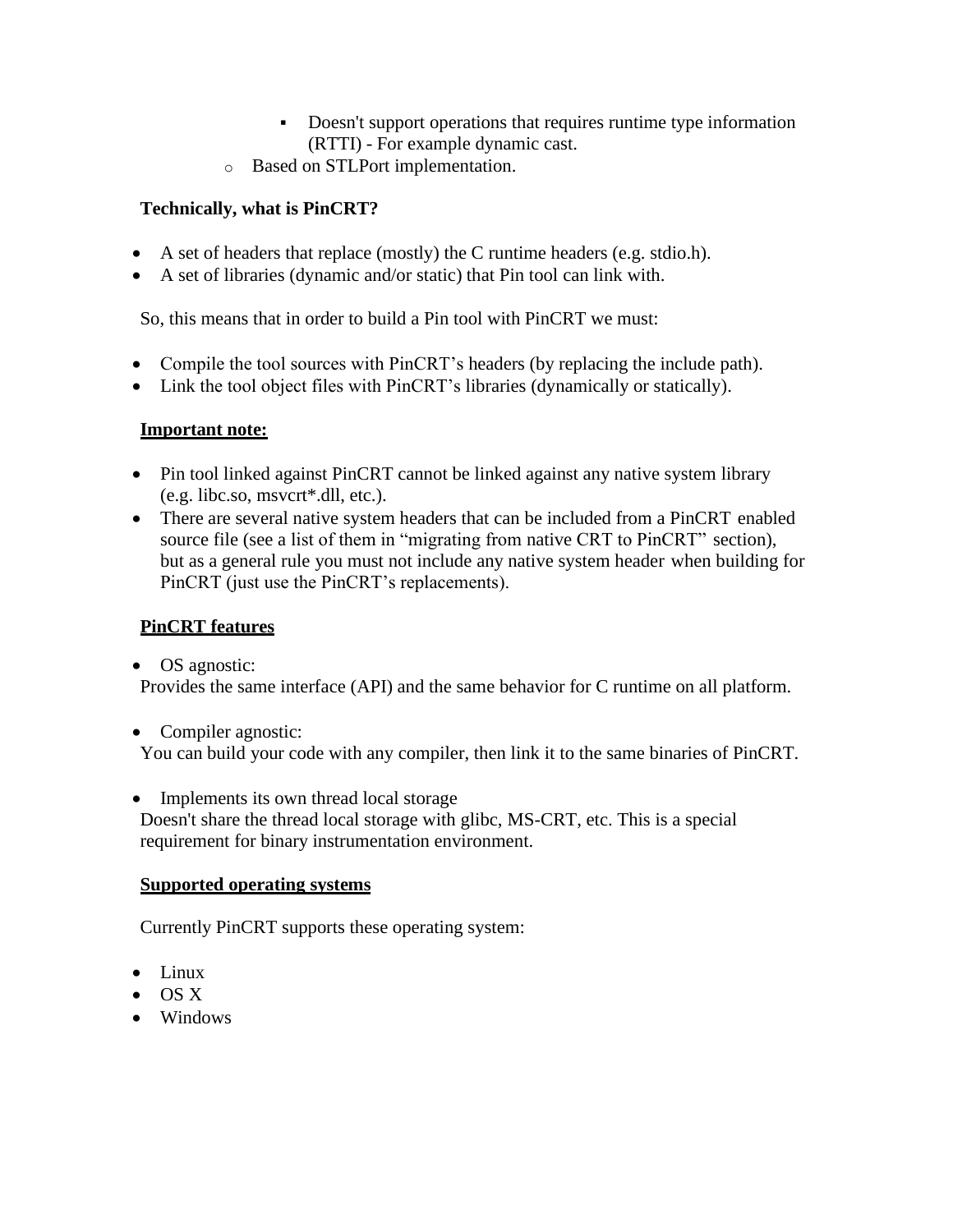# **Build with PinCRT for Linux and OS-X**

# **Building with GCC or clang**

### **Compiler Parameters** :

### **Macros**:

- For all platforms: -D PIN =1 -DPIN CRT=1
- For IA32: DTARGET IA32 DHOST IA32
- For Intel64: DTARGET\_IA32E -DHOST\_IA32E
- For Linux: DTARGET LINUX
- For OS X: -DTARGET\_MAC -D\_\_DARWIN\_ONLY\_UNIX\_CONFORMANCE=1 -D\_\_DARWIN\_UNIX03=0

### **Flags**:

• For all compilers :

```
 -funwind-tables –fno-stack-protector -fasynchronous-unwind-tables
 -fomit-frame-pointer -fno-strict-aliasing
```
- Only for **g++/c++** (Linux/Mac) : -fno-exceptions -fno-rtti -fPic
- Only  $g++$  (Linux): -faligned-new
- Note that some compilers might not support some of these switches

### **Include path**:

```
-isystem $(PIN_ROOT)/extras/stlport/include \
-isystem $(PIN_ROOT)/extras/libstdc++/include \
-isystem $(PIN ROOT)/extras/crt/include \
-isystem $(PIN_ROOT)/extras/crt/include/arch-$(BIONIC_ARCH) \
-isystem $(PIN_ROOT)/extras/crt/include/kernel/uapi \
-isystem $(PIN_ROOT)/extras/crt/include/kernel/uapi/asm-x86 \
-I$(PIN ROOT)/source/include/pin \
-I$(PIN_ROOT)/source/include/pin/gen \
-I$(PIN_ROOT)/extras/components/include \
-I$(PIN_ROOT)/extras/xed-(XED_ARCH)/include/xed
```
### Whereas:

BIONIC ARCH is 'x86' for IA32, and 'x86 64' for Intel64 XED ARCH is 'ia32' for IA32, and 'intel64' for Intel64 PIN ROOT is the root directory of the Pin kit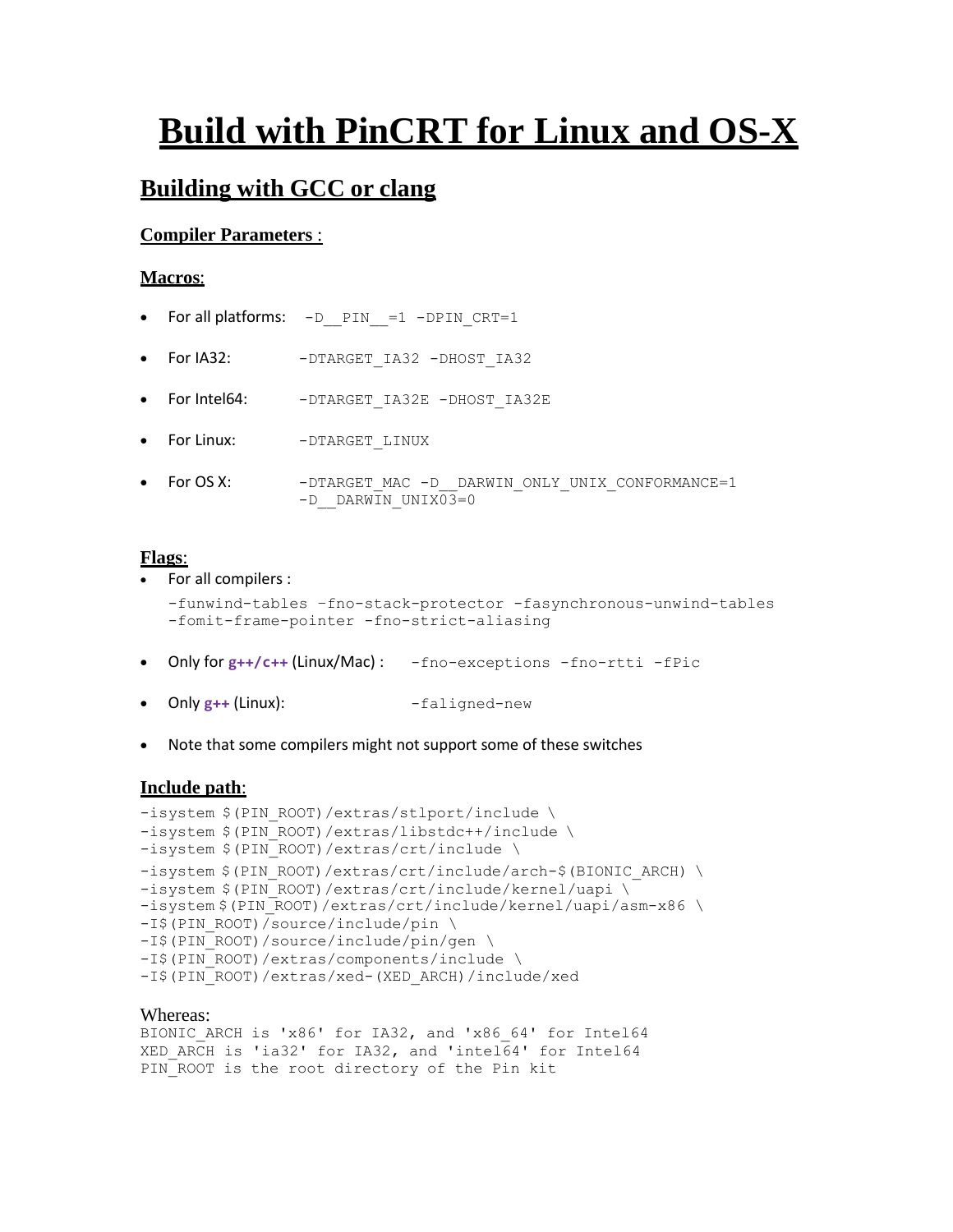### **Linker flags**:

First of all, all dependent libraries from the linker command line, denoted by  $-1$  (small 1) should be removed. These need to be replaced with their PinCRT counterparts.

Add these libraries to the linkage command line:

```
-nostdlib -lc-dynamic -lm-dynamic -lstlport-dynamic -
L$(PIN_ROOT)/$(TARGET)/runtime/pincrt
```
### Whereas:

```
TARGET is 'ia32' for IA32, and 'intel64' for Intel64
PIN ROOT is the root directory of the Pin kit
```
If you're building a PinTool that was used to link with pindwarf, you should link with pin3dwarf instead. I.e. replace -lpindwarf to -lpin3dwarf.

• Linker flags only for Mac:  $-W1$ , -no new main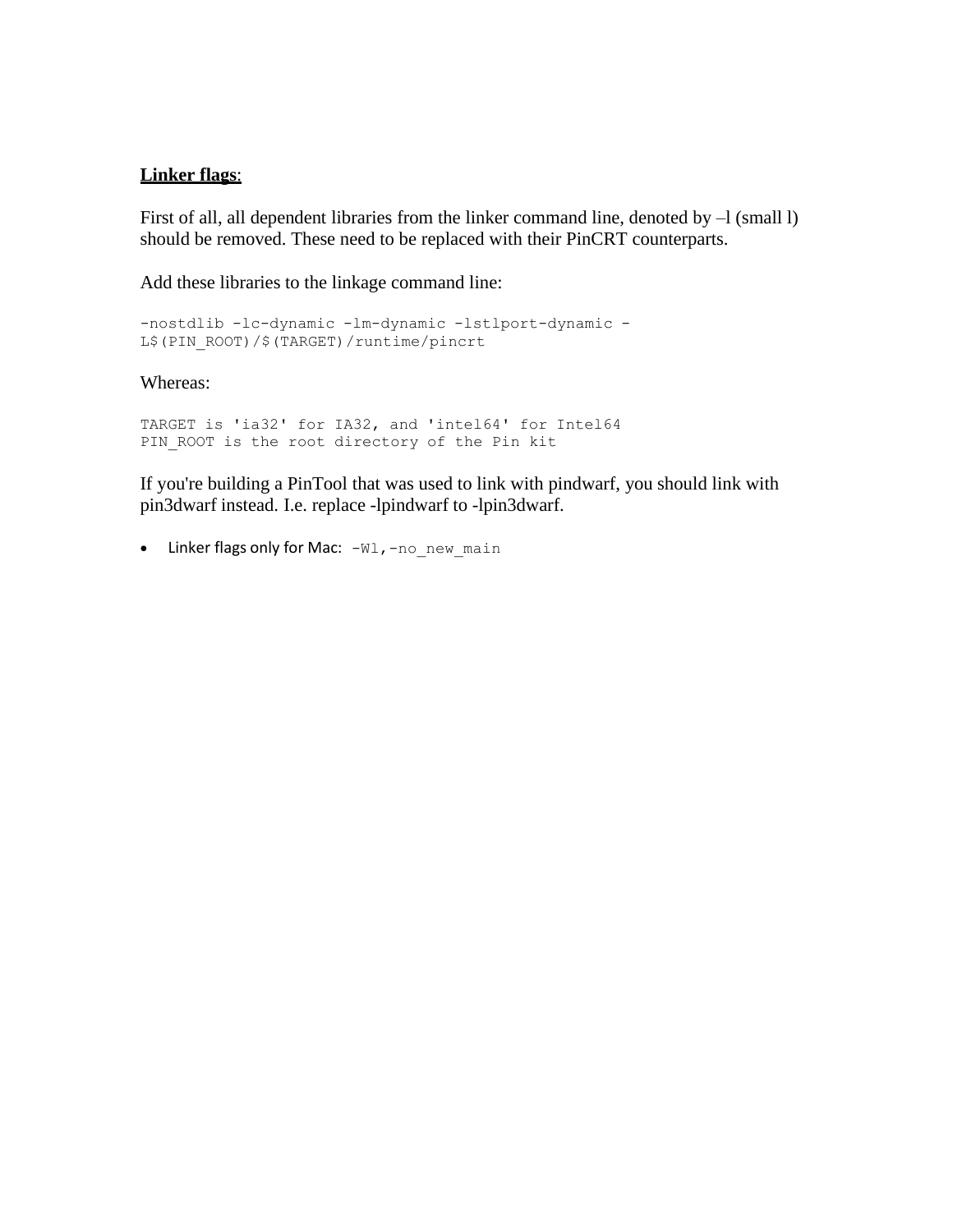# **Build with PinCRT for Windows**

# **Building with Visual Studio**

### **Compiler Parameters**:

### **Macros**:

- For all platforms: /D\_\_PIN\_\_=1 /DPIN\_CRT=1 /DTARGET\_WINDOWS /D\_STLP\_IMPORT\_IOSTREAMS
- For IA32: / DTARGET\_IA32 /D\_\_i386 / DHOST\_IA32
- For Intel64: / DTARGET\_IA32E /D\_ LP64 / DHOST\_IA32E
- For building a PinTool or shared library:  $\mu$ D
- For building an executable or stand-alone tool: /MT

### **Flags:**

/GR- /GS- /EHs- /EHa- /FP:strict /Oi-

### **Include Path**:

```
/I$(PIN_ROOT)/extras/stlport/include
/I$(PIN_ROOT)/extras
/I$(PIN_ROOT)/extras/libstdc++/include
/I$(PIN_ROOT)/extras/crt/include
/I$(PIN_ROOT)/extras/crt
/I$(PIN_ROOT)/extras/crt/include/arch-$(BIONIC_ARCH)
/I$(PIN_ROOT)/extras/crt/include/kernel/uapi
/I$(PIN_ROOT)/extras/crt/include/kernel/uapi/asm-x86
/I$(PIN_ROOT)/source/include/pin
/I$(PIN_ROOT)/source/include/pin/gen
/I$(PIN_ROOT)/extras/components/include
/I$(PIN_ROOT)/extras/xed-$(XED_ARCH)/include/xed
```
### Whereas:

BIONIC ARCH is 'x86' for IA32, and 'x86 64' for Intel64 XED\_ARCH is 'ia32' for IA32, and 'intel64' for Intel64 PIN ROOT is the root directory of the Pin kit

### **Additional include file**:

You should add this switch to the compilation command line to include this file in every compilation:

```
/FIinclude/msvc_compat.h
```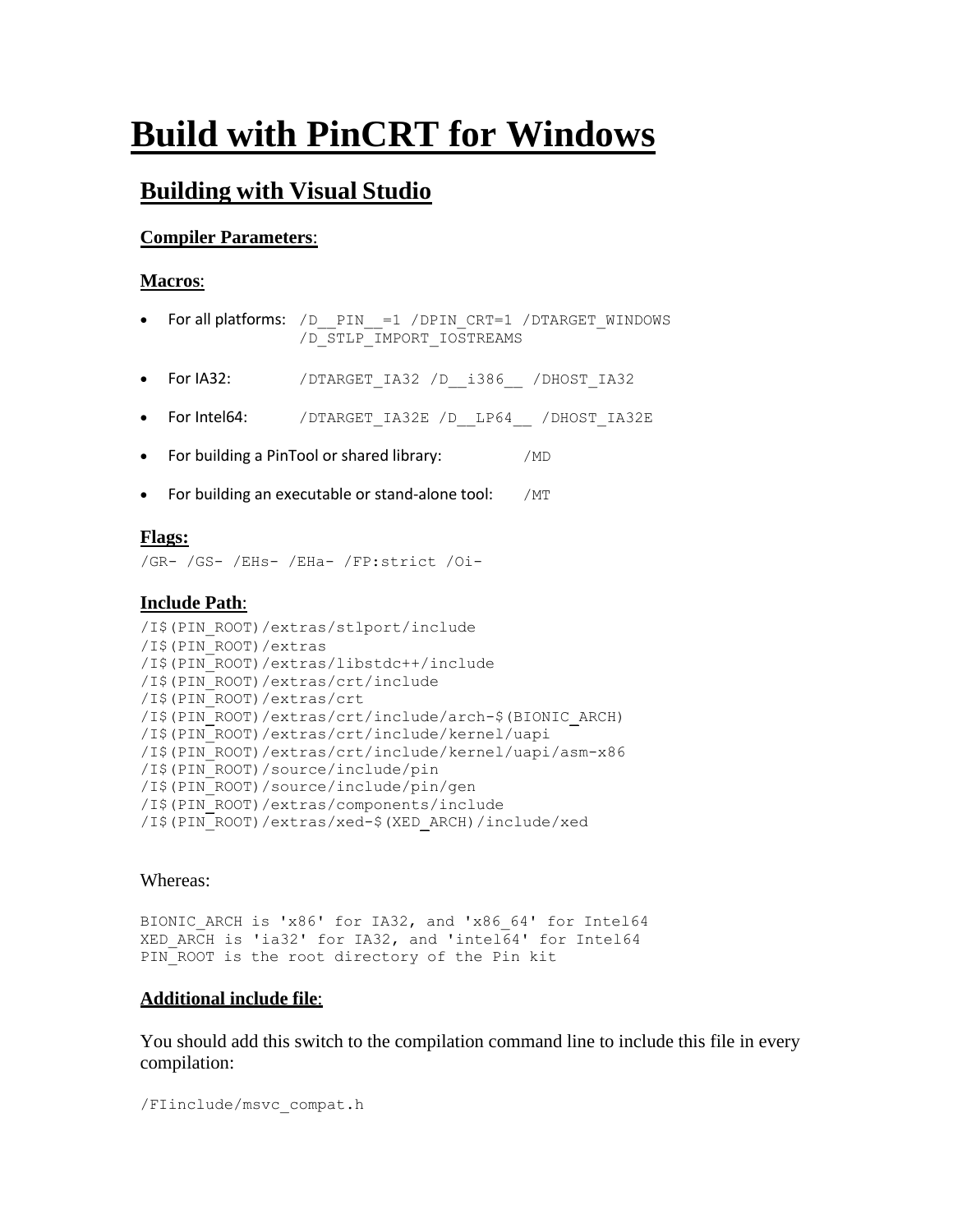### **Important**:

#### **If you're including Windows.h from one of you source files**:

We provide our own replacement for this header file (since including Windows.h usually includes all MS-CRT stuff that we don't want to get). Our Windows.h replacement is actually a "wrapper" header for the original Windows.h that forces it to declare only the thing we wanted. In order to do so we must know where to find the original Windows.h file (located in Windows SDK). In that case, you'll need to add this to the compilation flags:

/D\_WINDOWS\_H\_PATH\_="\$(ORIGINAL\_WINDOWS\_H\_PATH)"

### **Linker flags**:

First of all, Microsoft's libc libraries (e.g.: libcpmt.lib or libcmt.lib) should be removed from the linker command line. These need to be replaced with their PinCRT counterparts.

Add these libraries to the linkage command line:

- For building a PinTool or shared library: /NODEFAULTLIB pinvm.lib pincrt.lib ntdll-\$(BITNESS).lib kernel32.lib
- For building an executable or stand-alone tool: /NODEFAULTLIB stlport-static.lib m-static.lib c-static.lib os-apis-kernel32.lib ntdll-\$(BITNESS).lib kernel32.lib

#### Whereas:

BITNESS is '32' for IA32, and '64' for Intel64

### **Libraries search path**:

```
/LIBPATH:$(PIN_ROOT)/$(TARGET)/runtime/pincrt
/LIBPATH:$(PIN_ROOT)/$(TARGET)/lib-ext
```
#### Whereas:

TARGET is 'ia32' for IA32, and 'intel64' for Intel64 PIN ROOT is the root directory of the Pin kit

#### **Ignore linker warnings**:

It is safe to ignore linker warnings #4210, and #4049. Add these switches to the linker command line to suppress these warnings: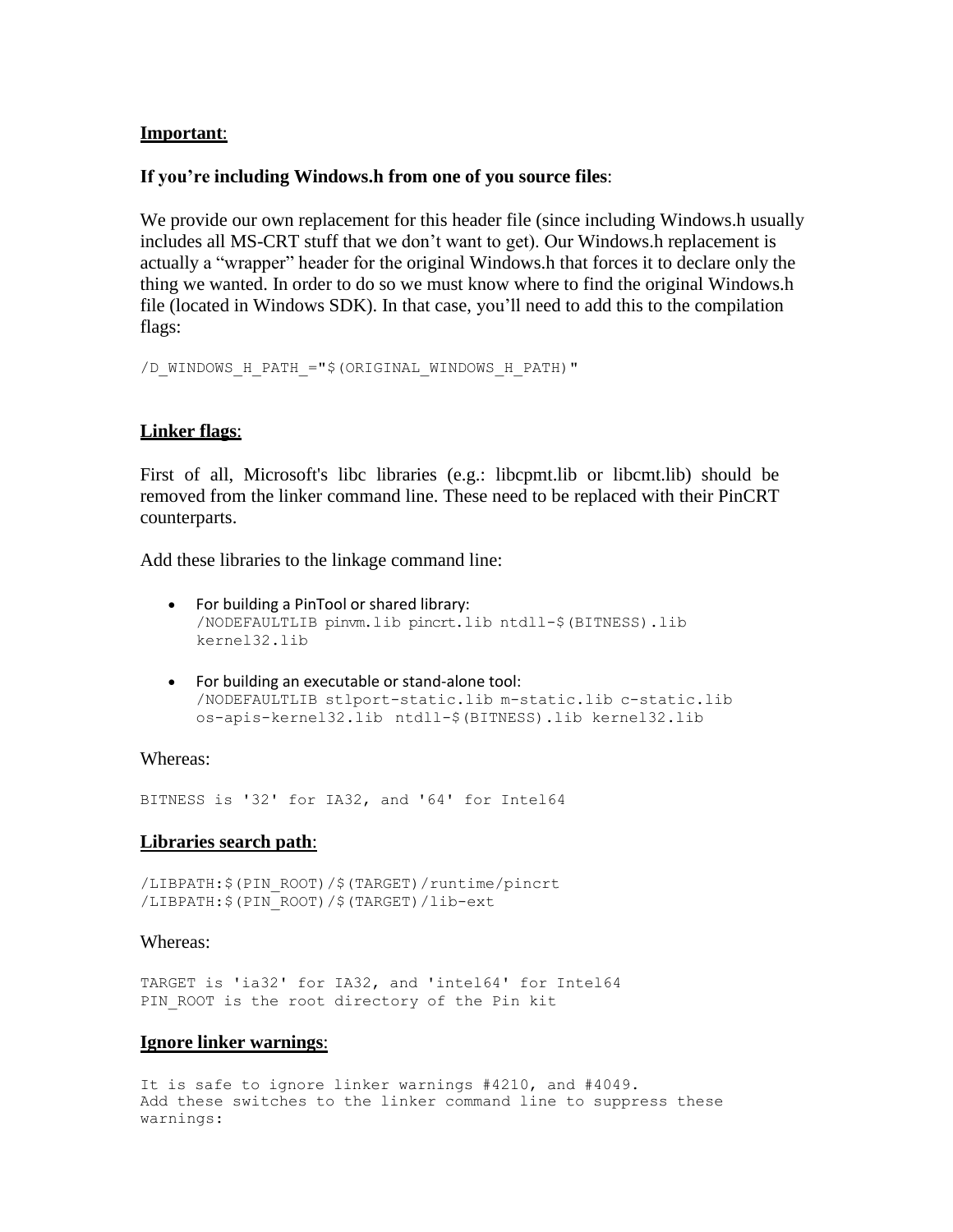/IGNORE:4210 /IGNORE:4049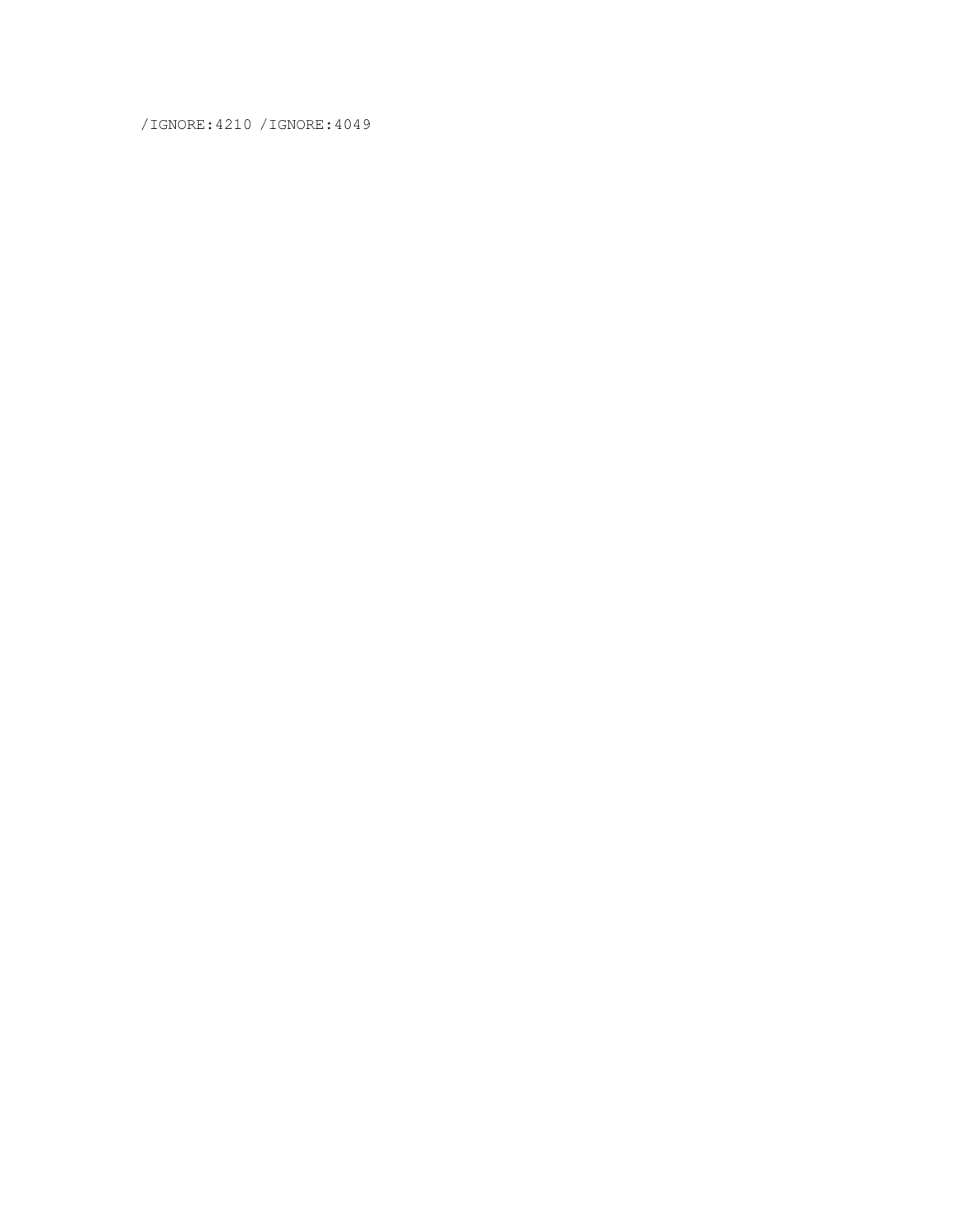### **Additional objects to link**

For every libc, there is a static part that must be statically linked with all executables/shared objects. The exact object files to link depends on whether you build an executable or shared object.

### **For building a shared library or PinTool**:

● This object file must be first in the linkage command:

#### crtbeginS.o

### **For building an executable or stand-alone tool**:

● This object file must be first in the linkage command:

#### crtbegin.o

### The above object files are located at

\$(PIN\_ROOT)/\$(TARGET)/runtime/pincrt

#### Whereas:

```
TARGET is 'ia32' for IA32, and 'intel64' for Intel64
PIN ROOT is the root directory of the Pin kit
```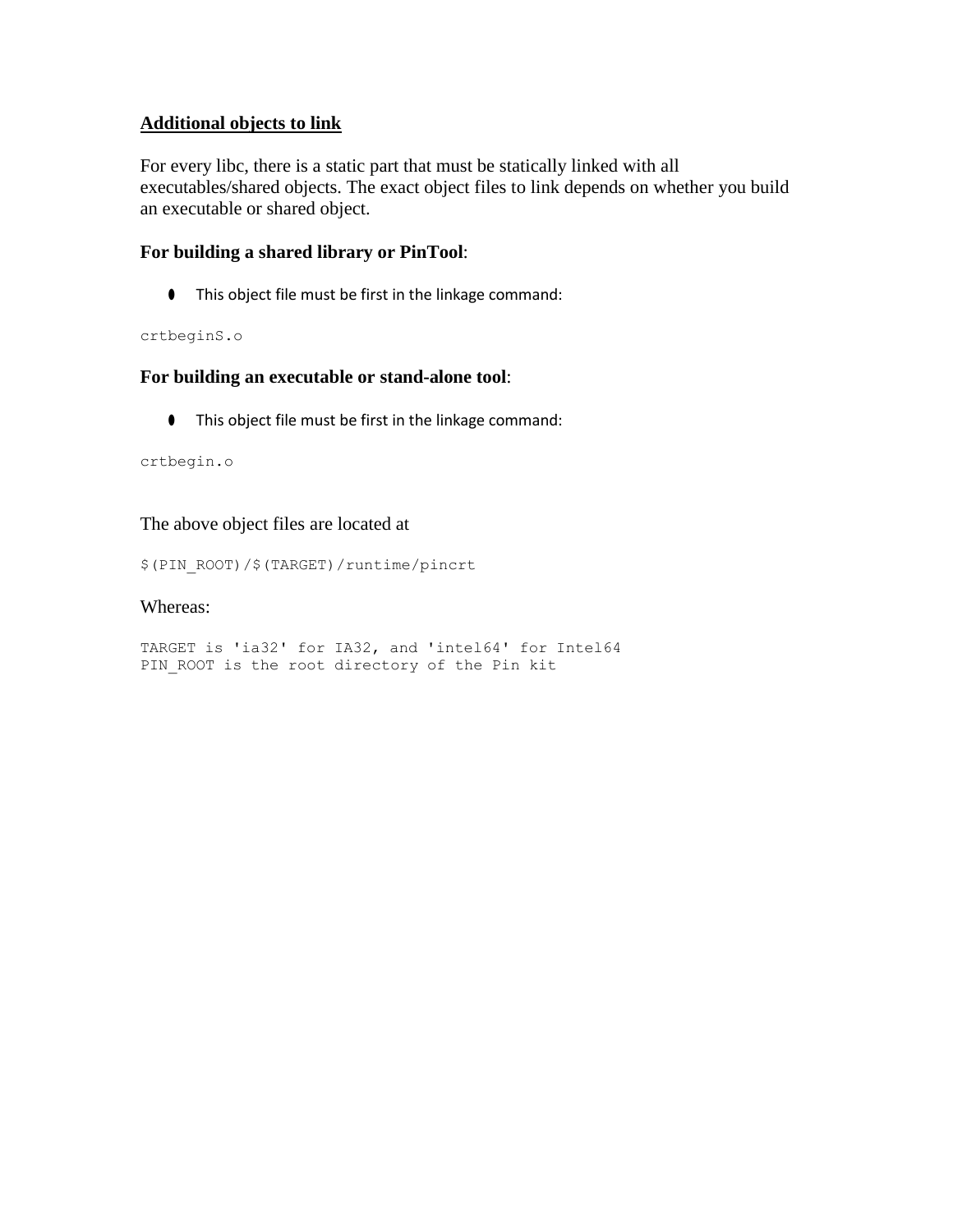# **Migrating from native CRT to PinCRT**

# **Get rid of OS-specific functions calls**

As a general rule, PinCRT supports only ISO C functions.

So, in general, no OS-specific functions are implemented in PinCRT (although there are some implementation of OS-specific function for some functions we chose).

# **Make sure you're using the correct header files**

When building a Pin tool with PinCRT, all compilation units (I.e. source files that compiled to object files) must include only the two categories of header files list below. If one of the header files that was being include does not fall into one of those two categories than there is a good chance that that your Pin tool won't be able to compile, link, or run.

The two categories of header files supported by PinCRT:

- 1. PinCRT and Pin header files (that reside on one of the Pin kit subdirectories).
- 2. System headers which are PinCRT-enabled see the list of PinCRT enabled system headers.

## **How to make sure my source includes only PinCRT compatible headers:**

We recommend using the GCC/Clang "-E" flag,or Visual Studio's "/E" flag to dump the raw output of the C/C++ preprocessor output.

From this output you can see all the files that are being included in the compilation of the source file.

Make sure each of the files included (either directly or indirectly by you source file) falls into one of the two categories above.

# **PinCRT-enabled system headers**

The header files below belongs to native CRTs, but may be included from PinCRT enabled Pin tool:

# **Linux, and OS X\* (headers from glibc or Apple libc)**

- stddef.h
- stdarg.h
- float.h

# **Windows (Visual Studio's libc)**

- intrin.h
- $\bullet$  xmmintrin.h
- windows.h (with some restrictions).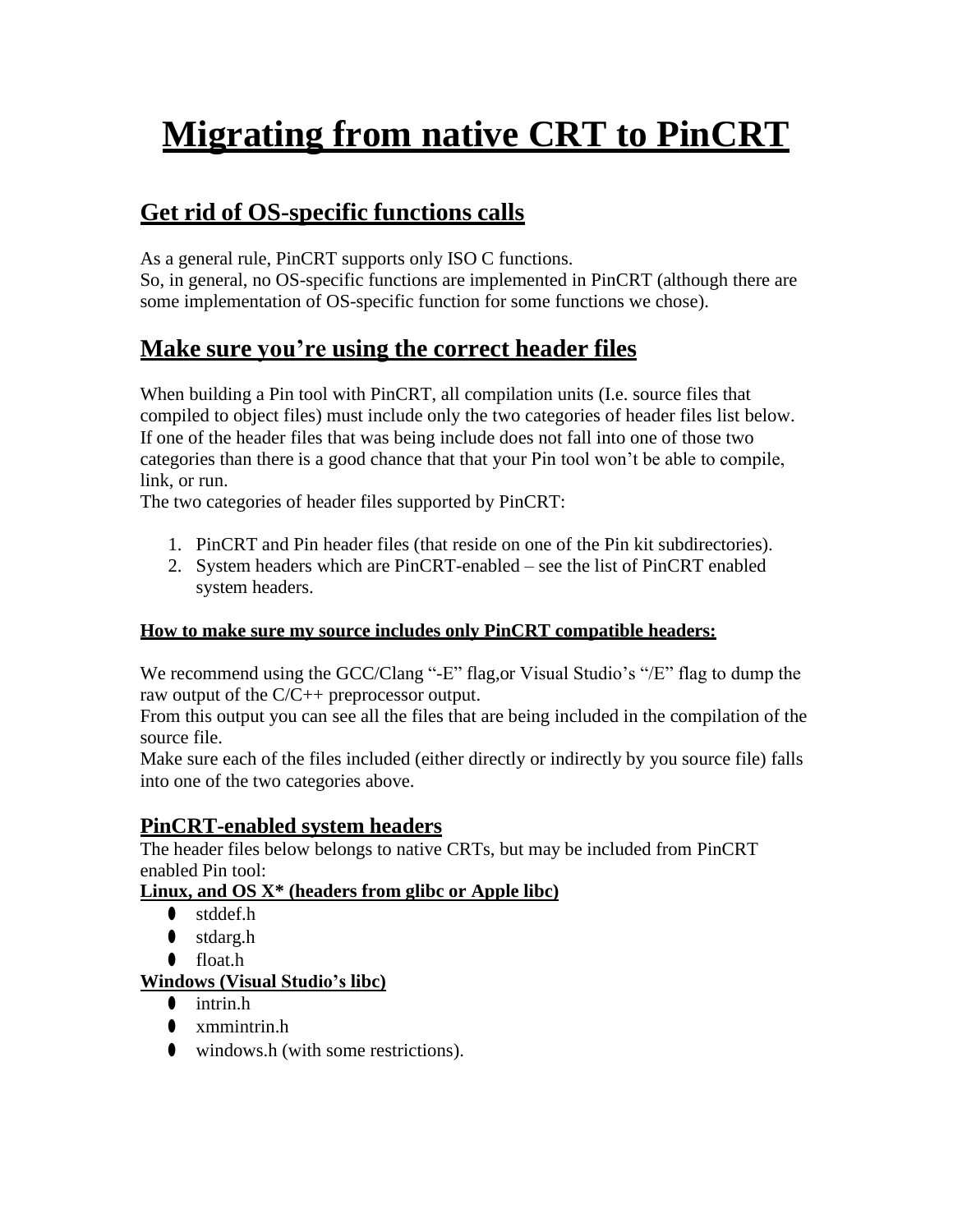# **Make sure you're linking your Pin tool with PinCRT libraries**

When linking a Pin tool with PinCRT, all the libraries which you tool depends on must be linked with PinCRT as well.

Also, linking with a native CRT (e.g. glibc, or Visual Studio CRT) is not possible. This means that you might need to rebuild some libraries that your tool is using so they'll be linked with PinCRT.

If one of the libraries your tool is linked against (either directly, or indirectly) is linked with other C-Runtime than PinCRT this would lead to crashes when running it with Pin. How to check the libraries your tool depends on

# **On Linux**

From a Linux terminal, run: ldd <your tool shared object file> These are the valid PinCRT libraries that you should see:

- libc-dynamic.so
- libdl-dynamic.so
- libm-dynamic.so
- libstlport-dynamic.so
- $\bullet$  libpin3dwarf.so
- libxed.so
- linux-vdso.so.1 (Not part of PinCRT but valid as well).

Below are the libraries that should \*not\* be seen in the output.

Note that if you spot a shared object that depends on one of the libraries listed below, then this shared object must be rebuilt with PinCRT so it won't depend on any of them libraries:

- $\bullet$  libc.so.6
- $\bullet$  libm.so.6
- $\bullet$  libgcc\_s.so.1
- $\bullet$  libstdc++.so.6
- Any library under the directories: /lib, /lib32, and /lib64

Any other library in the output of "ldd" must be inspected again for dependent libraries using "ldd".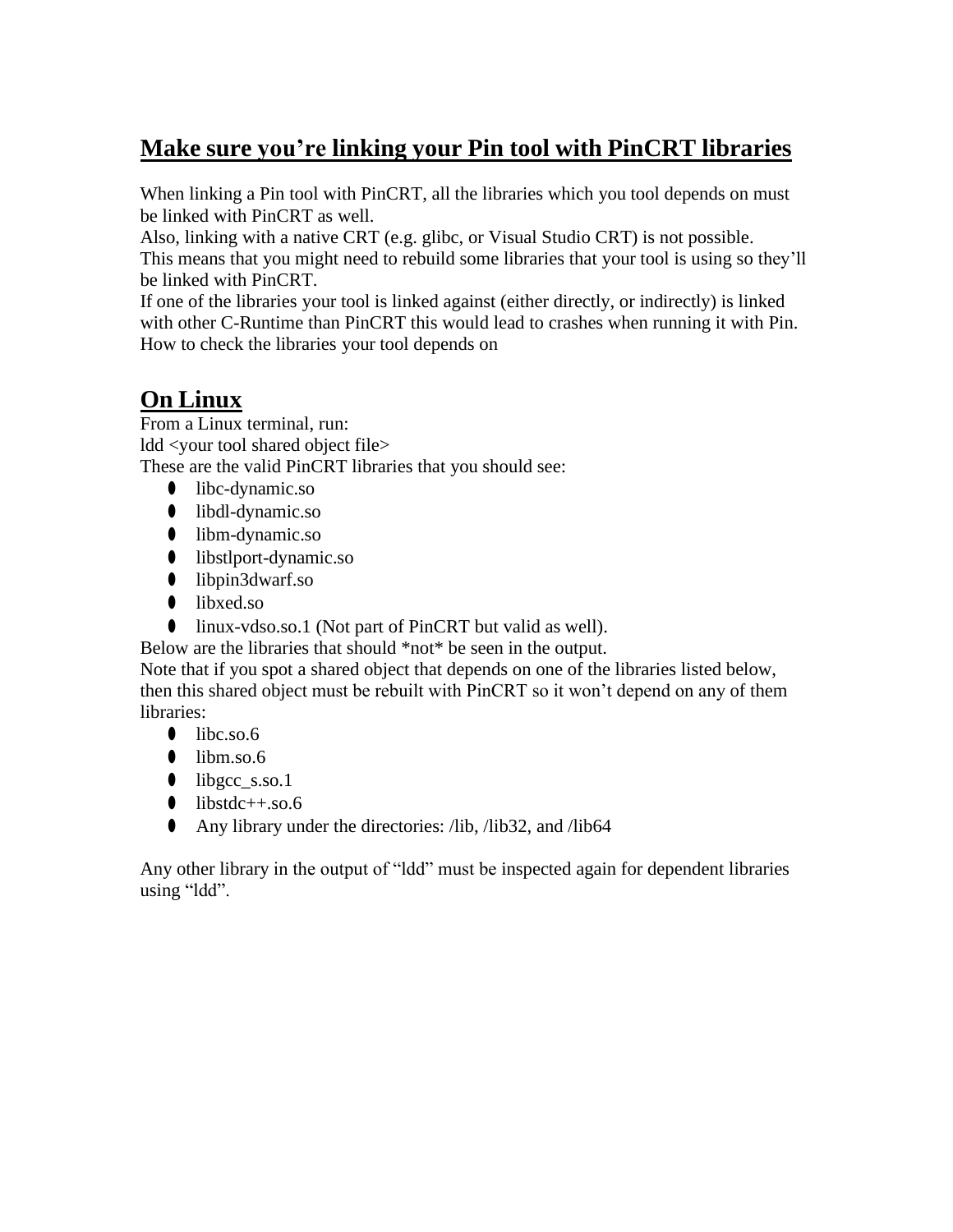# **On OS X\***

From an OS  $X^*$  terminal, run: otool -l <your tool dylib file> And look at the LC\_LOAD<sup>\*</sup> commands for depedent dylibs. These are the valid PinCRT libraries that you should see:

- $\bullet$  libc-dynamic.dylib
- libm-dynamic.dylib
- libstlport-dynamic.dylib
- libpin3dwarf.dylib
- libxed.dylib

Libraries located in any of the /usr/lib subdirectories should \*not\* be seen in the output. If you spot a library that depends on one of the libraries under /usr/lib, then this library must be rebuilt with PinCRT so it won't depend on any of them libraries:

Any other library in the output of "otool" must be inspected again for dependent libraries using "otool".

# **On Windows**

From Visual Studio command line prompt, run: dumpbin /DEPENDENTS <your tool DLL file> And look at all of the dependencies of your DLL. These are the valid PinCRT libraries that you should see:

- pinvm.dll
- pincrt.dll
- ntdll.dll
- $\bullet$  kernel 32.dll works for now but might not be working in future version of Pin. The reason is that when using it Pin tool might undesirably interfere with the application.
- Non-system DLLs that you explicitly specified in link time, and you already checked it with using this procedure with "dumpbin".

If you spot any other library in the dependents list then the library we investigated must be rebuilt with PinCRT so it won't depend on any of the libraries.

# **Re-build any third party library with PinCRT**

If your Pin tool is using a third party library then this library most probably needs to be re-built again from source with PinCRT.

Actually, the only case when a third party library may not be rebuilt is when dealing with a library which doesn't require any libc services – which is quite rare.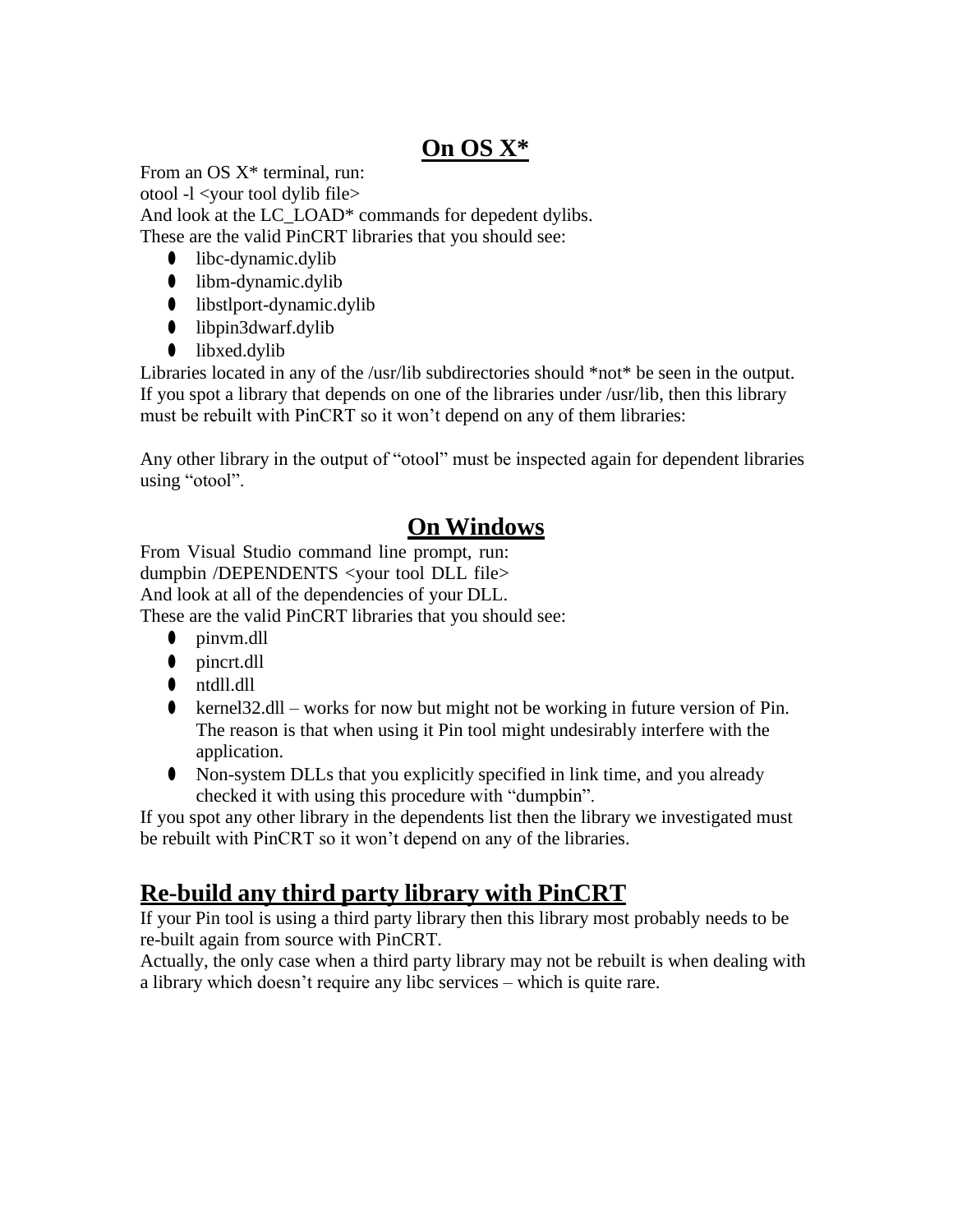# **Common issues that may happen during the migration**

# **Problem:**

You encounter one of the error messages below when trying to run Pin:

E: Unable to load XXX: dlopen failed: cannot locate symbol "stdout" referenced by "XXX"...

E: Unable to load XXX: dlopen failed: cannot locate symbol "stderr" referenced by "XXX"...

## **Solution:**

You most probably built your tool (or at least one of the object files that were linked to your tool) with the native CRT headers instead of PinCRT headers.

- 1. Locate the object(s) file that was/were built with the wrong header files.
- 2. Make sure you added the required compilation flags to the compilation command line of the object files you found.
- 3. If you sure you used the right compilation command line then see the section: "How to make sure my source includes only PinCRT compatible headers".

# **Problem:**

You encounter one of the error messages below when trying to build your Pin tool:

## **Compiler error:**

error: exception handling disabled, use -fexceptions to enable

## **Linker error:**

undefined reference to ` cxa\_allocate\_exception'... undefined reference to ` cxa\_throw' unresolved external symbol CxxThrowException@8 referenced in function ...

## **Solution:**

C++ exceptions is currently not supported in PinCRT. In the meantime, you'll have to rewrite your program not to use exceptions.

If you're getting one of the linker errors, make sure you added all of the PinCRT compilation flags specified in this document – in particular –fno-exceptions on clang and gcc, and /EHs- /EHa- in Visual Studio.

This will make the compiler notify you about the exact locations in your source where you used C++ exceptions.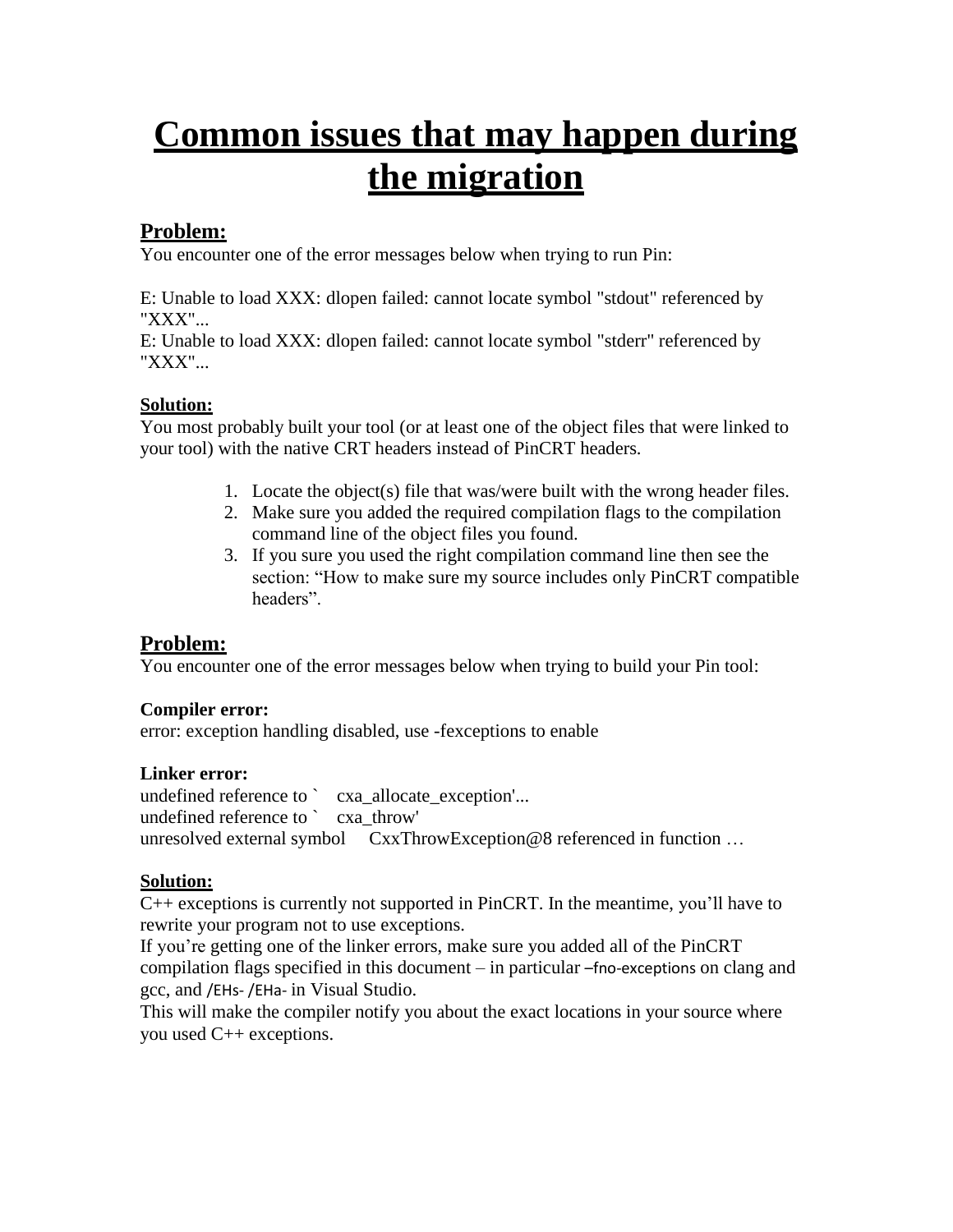# **Problem:**

You encounter one of the error messages below when trying to build your Pin tool:

# **Compiler warning:**

warning C4541: 'dynamic\_cast' used on polymorphic type 'XXX' with /GR-; unpredictable behavior may result

### **Linker error:**

error LNK2019: unresolved external symbol RTDynamicCast referenced in function

… error LNK2001: unresolved external symbol "const type\_info::`vftable'" undefined reference to ` dynamic\_cast' undefined reference to ` cxa\_bad\_cast' undefined reference to `vtable for cxxabiv1:: vmi\_class\_type\_info' undefined reference to `vtable for cxxabiv1:: class type info' undefined reference to ` gxx\_personality\_v0'

# **Solution:**

C++ Runtime type information (RTTI) and dynamic cast are currently not supported in PinCRT. In the meantime, you'll have to rewrite your program not to use RTTI or dynamic casts.

If you're getting one of the linker errors, make sure you added all of the PinCRT compilation flags specified in this document – in particular –fno-rtti on clang and gcc, and /GR- in Visual Studio.

This will make the compiler notify you about the exact locations in your source where you used C++ RTTI or dynamic cast.

# **Problem:**

You encounter one of the error messages below when trying to build your Pin tool:

## **Linker error:**

error LNK2019: unresolved external symbol @ security\_check\_cookie@4 referenced in function …

error LNK2019: unresolved external symbol security cookie referenced in function

… undefined reference to ` stack\_chk\_fail'

## **Solution:**

One or more of the object files you're trying to link was compiled with the stack protector feature (or security check in Visual Studio).

Locate the faulty object files (by locating object files with undefined reference to the symbols that the linker complains about), and, make sure you added all of the required compilation flags specified in this document – in particular –fno-stack-protector on clang and gcc, and /GS- in Visual Studio.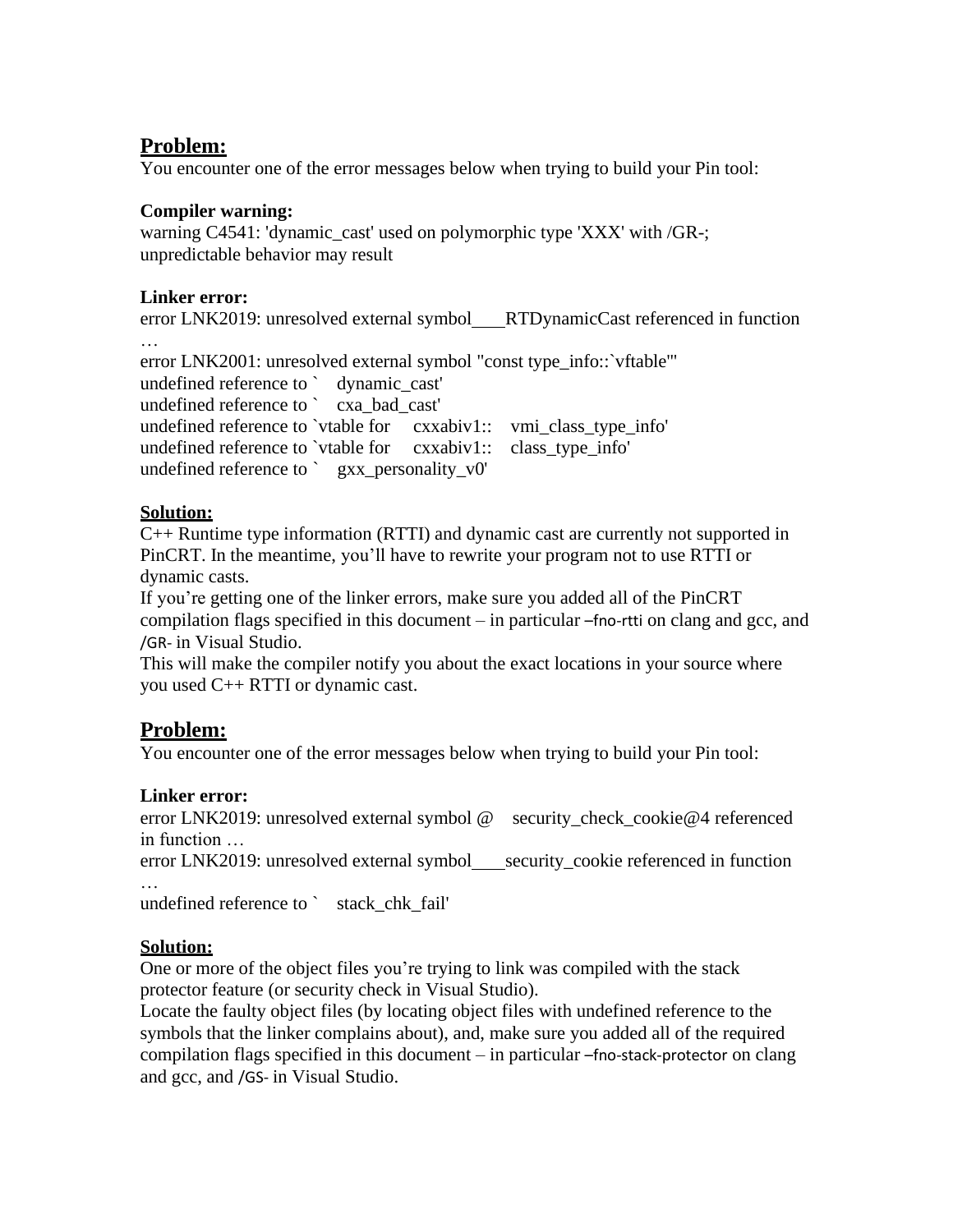# **Problem:**

You encounter one of the error messages below when trying to build your Pin tool:

# **Linker error:**

undefined reference to ` dso handle' error LNK2001: unresolved external symbol \_fltused error LNK2001: unresolved external symbol atexit error LNK2019: unresolved external symbol \_CRT\_INIT referenced in function Ptrace\_DllMainCRTStartup

# **Solution:**

You probably didn't link your Pin tool with one (or two) of the object files crtbeginS.o, crtbegin.o, crtendS.o, crtend.o, crtbeginS.obj, crtbegin.obj.

The exact files set that you need depends on the target OS of your Pin tool and whether you're trying to build shared library (Pin tool) or executable (stand alone tool). Please refer to the specific linkage instructions for more details.

# **Problem:**

After migrating a Pin tool from using MS-CRT to PinCRT all \*wprintf() function started to act weird.

In particular, the "%s" format doesn't format a string correctly.

# **Solution:**

There is a difference between MS-CRT's \*wprintf() functions and almost every other CRT's (including PinCRT's) \*wprintf():

- In MS-CRT: the default strings in \*wprintf() are wide characters (UTF16) so specifying "%s" in \*wprintf() function actually means "%ls".
- $\bullet$  In PinCRT (and glibc): the default strings in \*wprintf() are multi-bytes characters (UTF8).

The code you ported from MS-CRT that calls \*wprintf() probably expects a wide characters argument wherever a "%s" was specified in the format string.

So the best solution would be to replace all the "%s" in the format string to  $*$ wprintf() to "% $\log$ ".

# **Problem:**

On Visual Studio, you encounter one of the error messages below when trying to build your Pin tool:

# **Linker error:**

error LNK2019: unresolved external symbol Cilog error LNK2019: unresolved external symbol libm\_sse2\_log\_precise or any error in this form: error LNK2019: unresolved external symbol Ci\* error LNK2019: unresolved external symbol libm\_\*